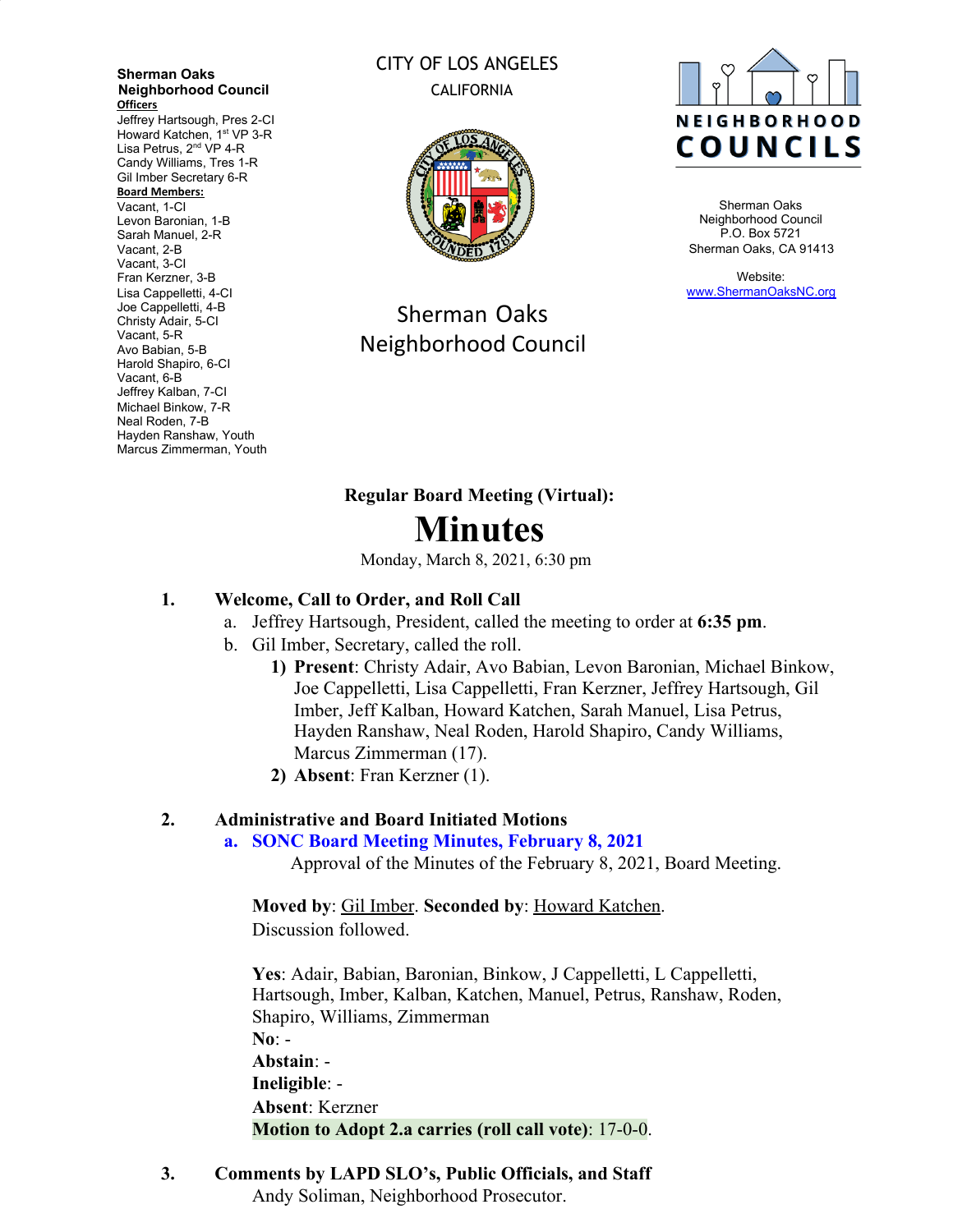> Alexandria Naseef, LA City Council District 4. Ryan Ahari, California State Assembly District 46. Vahid Khorsand, Los Angeles Mayor's Office, West Valley. Hannah Kelley, California State Senate District 18.

# **4. President's Report**

- a. SONC 2021 Elections
	- Ballot applications March 12, 2021
	- Vote-By-Mail Challenges
	- Candidate Forums
- b. Committee Changes (Animal, Green, Human Services)
- c. Issues before our community
	- Metro STCP
	- SB 9 and SB 10 Single Family Neighborhoods
	- Sherman Oaks CPU
- d. SONC Youth Seat Appointment for FY 2022
- e. Next SONC Board Meeting April 12, 2021

## **5. Guest Speaker - Maria Pavlou Kalban and Jeff Kalban**

> Our Housing Crisis - Attacks on Our Neighborhoods, No Neighborhood is Protected and Other Better Alternatives

Related: [CF 21-0002-S18 - SB 9](https://cityclerk.lacity.org/lacityclerkconnect/index.cfm?fa=ccfi.viewrecord&cfnumber=21-0002-S18) (Atkins)

Related: [CF 21-0002-S21 - SB 10](https://cityclerk.lacity.org/lacityclerkconnect/index.cfm?fa=ccfi.viewrecord&cfnumber=21-0002-S21) (Weiner)

SONC at its February Board meeting voted to adopt a motion of support for CF 21-0002-S18/21, which are City Council motions in opposition of SB 9 and 10.

Discussion followed. Public Comment followed.

#### **6. Committee Reports**

- a. Education Committee Joe Cappelletti, Chair Discussion followed.
- b. Government Affairs Gil Imber, Chair

A motion to approve Government Affairs Committee Consent Calendar Items 1, 2, 3, 4, and 5. Consent Calendar items are approved by one vote unless held by a Board Member for discussion and/or separate action.

1) **CF 20-0990 – Diversity, Equity and Inclusion Training / Anti-Bias Training / Los Angeles Neighborhood Council Members**

The Sherman Oaks Neighborhood Council (SONC) supports [City](https://cityclerk.lacity.org/lacityclerkconnect/index.cfm?fa=ccfi.viewrecord&cfnumber=20-0990) [Council File 20-0990](https://cityclerk.lacity.org/lacityclerkconnect/index.cfm?fa=ccfi.viewrecord&cfnumber=20-0990) and the City's effort to provide diversity, equity, inclusion and anti-bias training to Neighborhood Council members.

2) **CF 21-0051 – Investigation / City Employee Involvement / January**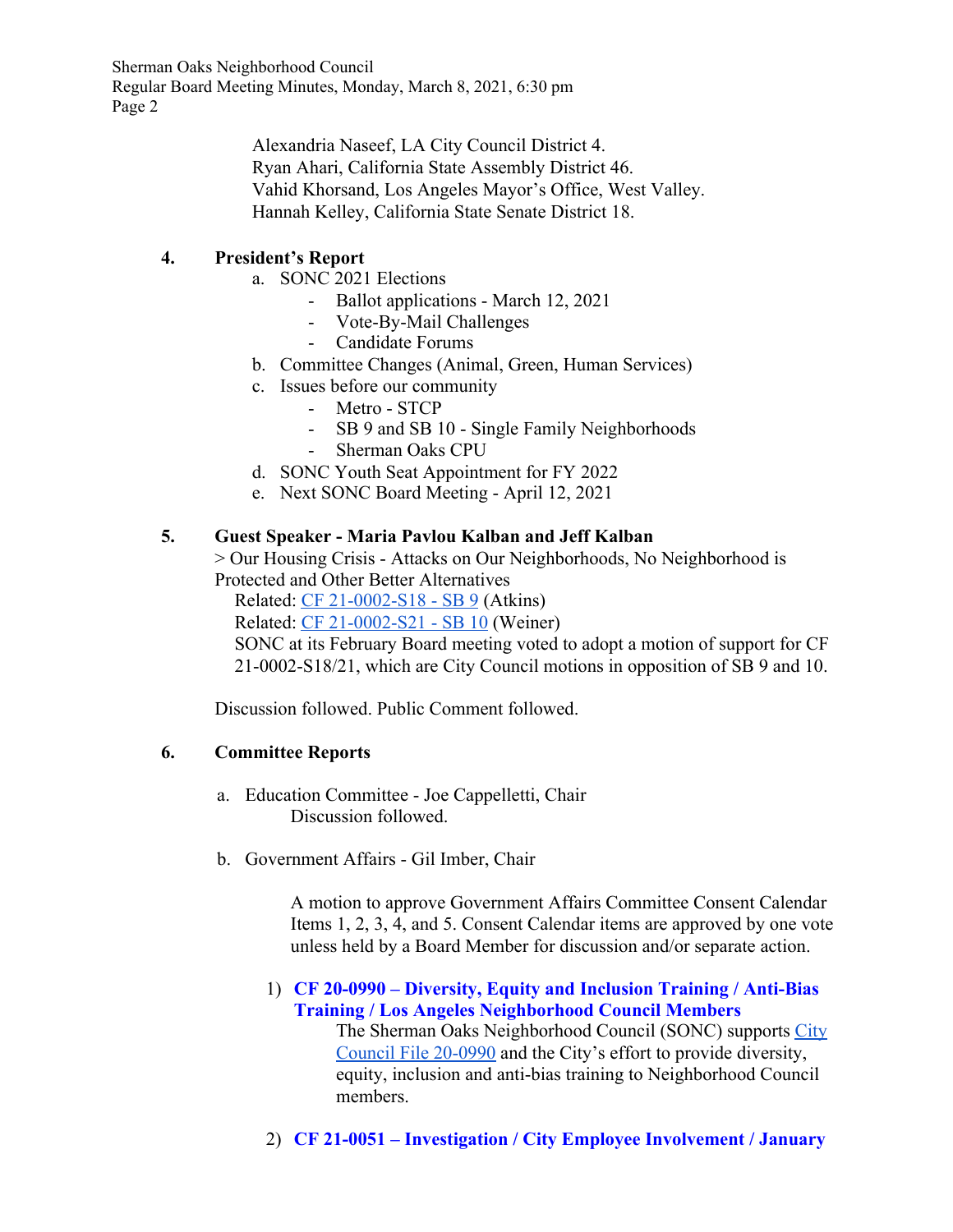#### **6, 2021 Insurrection / United States Capitol / Hate Speech Guidelines / First Amendment Rights**

The Sherman Oaks Neighborhood Council (SONC) supports [City](https://cityclerk.lacity.org/lacityclerkconnect/index.cfm?fa=ccfi.viewrecord&cfnumber=21-0051) [Council File 21-0051](https://cityclerk.lacity.org/lacityclerkconnect/index.cfm?fa=ccfi.viewrecord&cfnumber=21-0051) calling for an investigation into city employee involvement in the January 6, 2021 insurrection at the United States Capitol, potential disciplinary action, and the drafting of guidelines surrounding hate speech.

#### 3) **FAA Neighborhood Environmental Survey (NES) – Time-sensitive request to LAWA, City Attorney, and/or City Council Members**

The Sherman Oaks Neighborhood Council (SONC) adopts the position elucidated in the [attached document](https://www.shermanoaksnc.org/docs/34483777-7624.pdf) relative to the FAA Neighborhood Environmental Survey (NES).

#### 4) **CD4 Support – VAN Nuys Airport IFP Gateway Request Working Group**

The Sherman Oaks Neighborhood Council (SONC) requests that Nithya Raman, CD4 Councilmember, work with LAWA to appoint a community representative to the Van Nuys Airport IFP Gateway Request working group before the group's first meeting on May 1, 2021.

#### 5) **CF 21-0002-S8 – Department of Transportation (LADOT) Fiscal Year 2021-22 Legislative Proposals**

The Sherman Oaks Neighborhood Council (SONC) supports [City](https://cityclerk.lacity.org/lacityclerkconnect/index.cfm?fa=ccfi.viewrecord&cfnumber=21-0002-S8) [Council File 21-0002-S8](https://cityclerk.lacity.org/lacityclerkconnect/index.cfm?fa=ccfi.viewrecord&cfnumber=21-0002-S8) regarding LADOT proposals for fiscal year 2021-22, including the setting and enforcement of speed limits; parking management and enforcement; and emerging mobility options.

*Community Impact Statements (CIS) to be filed and letters to CD 4 and others, as appropriate.*

**Moved by**: Government Affairs Committee Public Comment followed. Discussion followed.

**Yes**: Adair, Babian, Baronian, J Cappelletti, L Cappelletti, Hartsough, Imber, Kalban, Katchen, Manuel, Petrus, Roden, Shapiro, Williams, Zimmerman **No**: Binkow **Abstain**: - **Ineligible**: - **Absent**: Kerzner, Ranshaw **Motion to Adopt 6.b carries (roll call vote)**: 15-1-0.

c. Green & Sustainability Committee - Avo Babian, Chair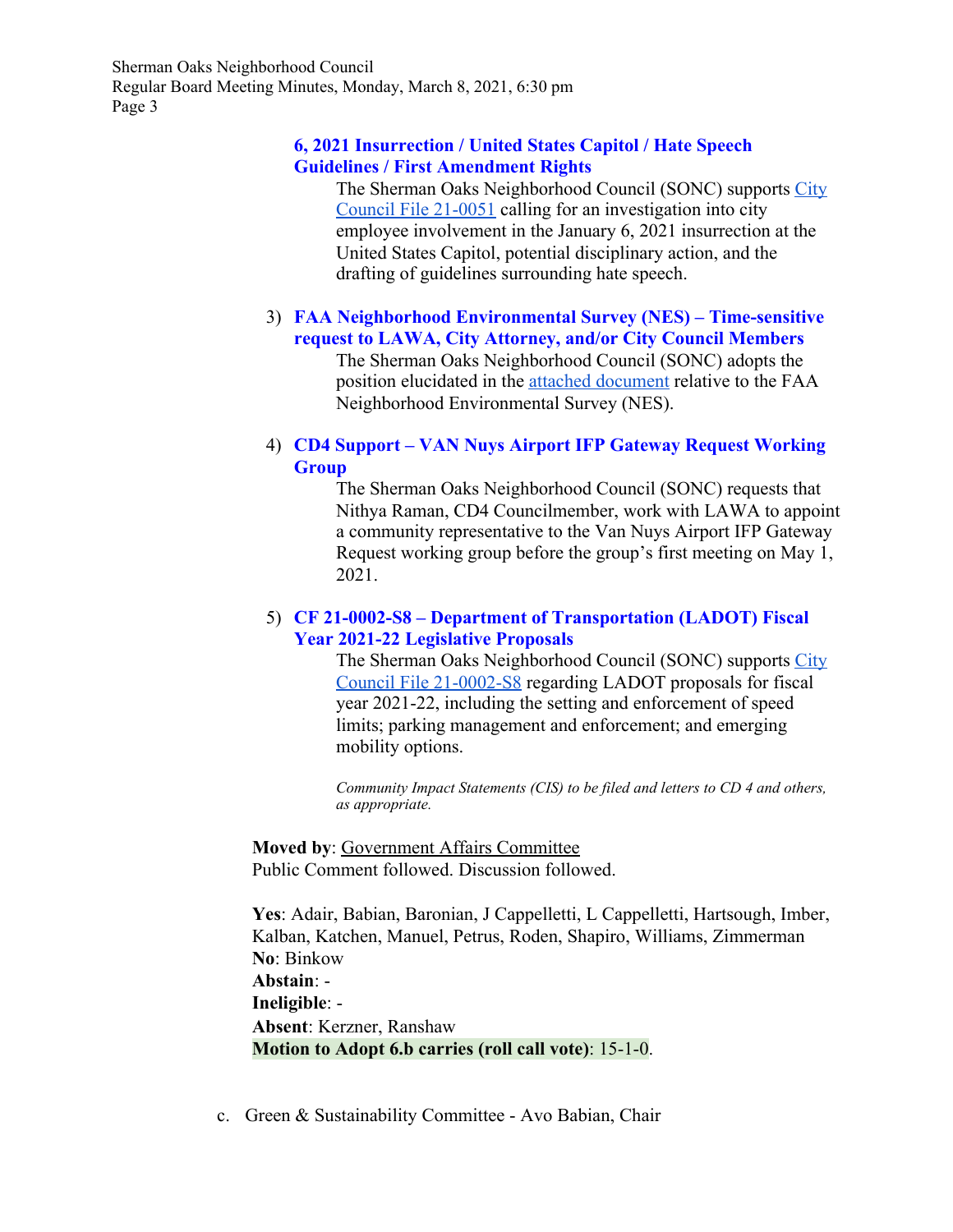- d. Outreach Committee Sarah Manuel, Chair
- e. Planning & Land Use Committee Jeff Kalban, Chair
- f. Public Safety Committee Christy Adair & Jenna Lewis, Co-Chairs
- g. Traffic & Transportation Committee Avo Babian, Chair
- h. Budget Advocates Howard Katchen, SONC Rep & Budget Advocate Public Comment followed.

#### **7. Treasurer's Report** - Candy Williams, Treasurer

a. Treasurer's Report

#### b. **Monthly Expenditure Report (MER) - January 2021**

A motion to approve the Sherman Oaks Neighborhood Council's (SONC) [Monthly Expenditure Report \(MER\) for the period ending](https://www.shermanoaksnc.org/docs/34483777-7623.pdf) [January 31, 2020](https://www.shermanoaksnc.org/docs/34483777-7623.pdf).

**Moved by**: Finance Committee Public Comment followed.

**Yes**: Adair, Babian, Baronian, Binkow, J Cappelletti, L Cappelletti, Hartsough, Imber, Kalban, Katchen, Manuel, Petrus, Roden, Shapiro, Williams **No**: - **Abstain**: - **Ineligible**: Zimmerman **Absent**: Kerzner, Ranshaw **Motion to Adopt 7.b carries (roll call vote)**: 15-0-0.

#### c. **Contingency Funding for SONC 2021 Election Outreach**

A motion to approve up to \$4,000 in additional funding for election outreach expenditures in support of the SONC 2021 NC elections.

**Moved by**: Finance Committee Public Comment followed. Discussion followed.

**Yes**: Adair, Babian, Baronian, Binkow, J Cappelletti, L Cappelletti, Hartsough, Imber, Kalban, Katchen, Manuel, Petrus, Roden, Shapiro, Williams **No**: - **Abstain**: - **Ineligible**: Zimmerman